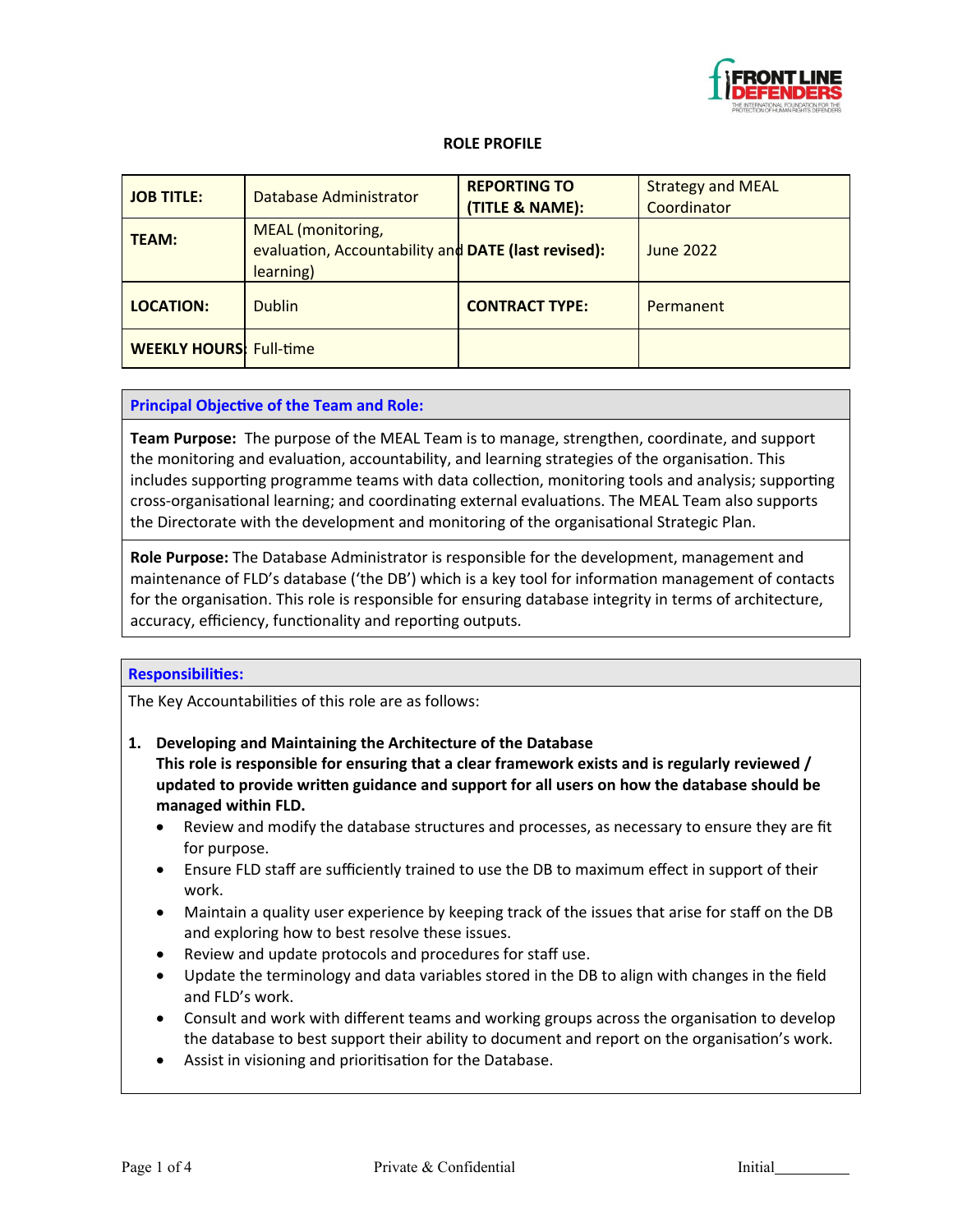

**2. Data Integrity: Standardising Processes & Managing Reliability**

**Support the translation of written processes into live daily actions to ensure data is being inputted into the database is timely, accurate and reliable through regular monitoring and following up to action any corrections required.**

- Ensure clear database management processes are in place and communicated to the team via induction, on-going training, policy and guidance.
- Support the implementation of processes and develop good practice within the organisation.
- Monitor compliance with these processes ensuring data is imported and set-up in a timely manner and accuracy of data inputted to the database, in consultation with staff.
- Correct data quality issues where identified.
- Input of new contacts and events to the DB.
- Merging of duplicate contacts.
- Periodic review of all data that has been entered to ensure quality and consistency, and to flag any omissions to the relevant teams.
- Monitor the efficiency of the data inputting processes and developing these processes where needed to improve performance.

## **3. Reporting & Representation**

**Support the Organisation through regular and accurate reporting on required activities, discussing insights and representing FLD externally.**

- Run reports as necessary to analyse data in the DB e.g. Monitoring and Evaluation Work, Organisational reports, The Global Analysis Report.
- Support projects, planning and decision making within the organisation with data management advice, reporting and insights from the database.
- Promote learning across the organisation from the analysis and interpretation of data and results
- Create searches for reports, that can be easily used by staff across the organisation for a range of objectives.
- In consultation with different teams, develop customised reports for specific reporting requirements to external stakeholders as well as internal use by Managers and Directors.
- Engage with staff and different teams to improve reporting functionality of the DB.
- Acting as the data focal point for FLD, managing and supporting relationships with external organisations on data and data management.
- Act as FLD's Focal Point on the ALLIED Data Working Group.

## **4. Training & Supportive Learning**

**Take a proactive and supportive approach to modelling best practice in database management in FLD and encouraging users to appreciate the importance of compliance with the processes to enable added value to be delivered in our work.**

- Deliver DB induction training to new staff
- Reviewing and updating the DB Guidelines, training videos and the induction training process
- Provide on-going training and support for users with best practice when maintaining data within the database.
- Database query optimisation: responding to DB related queries, having working sessions on different aspects of the DB and having calls with staff to go through issues with the DB as they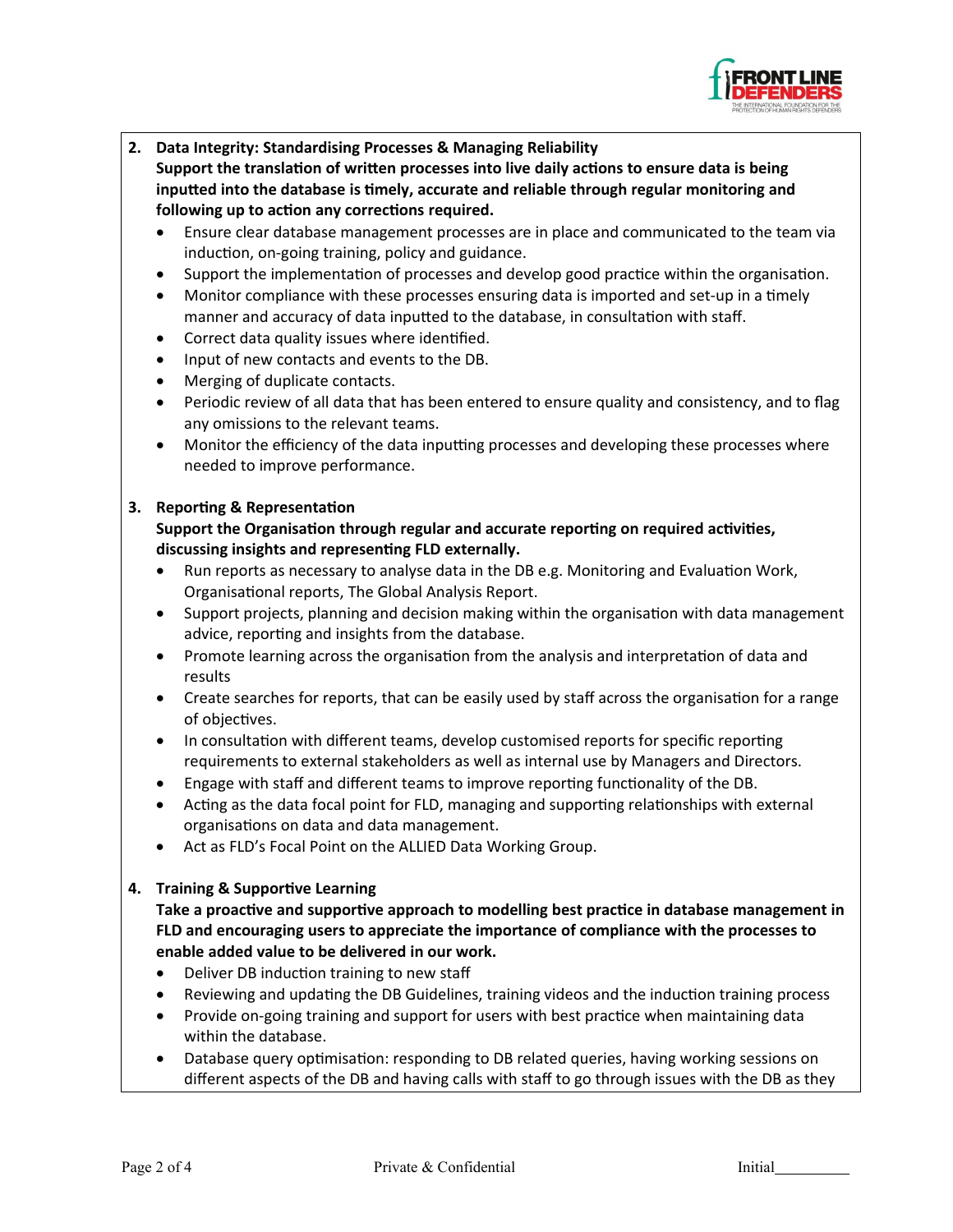

arise.

 Support all users to understand, utilise and optimise the data stored in the database, as well as how to access and use for reporting.

## **5. Security and Privacy**

**Manage our database activities to ensure risks are mitigated as much as reasonably practicable.**

- Manage the Database accounts, including creating new accounts and deleting old.
- Ensure best practice of retention and deletion of data, in accordance with our GDPR policy.
- Adhere to relevant legislation, best practice, policies, and processes

| Reporting Structure (number of team members supervised in this job): |                  |  |  |
|----------------------------------------------------------------------|------------------|--|--|
| Directly: None                                                       | Indirectly: None |  |  |
|                                                                      |                  |  |  |
| <b>Key Relationships (please specify contacts):</b>                  |                  |  |  |
| Internal:                                                            | External:        |  |  |
|                                                                      |                  |  |  |

## **Person Specification:**

#### **Knowledge and Skills:**

Essential:

- Excellent knowledge of database/CRM technologies and platforms
- Excellent attention to detail
- Proficiency in using/working with spreadsheets
- Excellent record management and filing skills, with a forensic approach to record keeping
- Excellent data analysis skills
- Excellent communication skills
- Strong time-management skills, ability to work to deadlines
- Must be focused and self-motivated, able to work under direction and to prioritise own workload to meet deadlines; various and competing
- Be results and performance driven

## **Experience:**

Essential:

- At least 2 years' experience in data management and experience of designing, developing, producing, and analysing database reports
- Experience with creating database queries for data selections and exporting data

## **Desirable:**

- Experience in training others in database/CRM technologies and platforms
- Experience working in human rights sector
- Experience on CiviCRM, an open-source Contact Relationship Management system

**Competencies:**